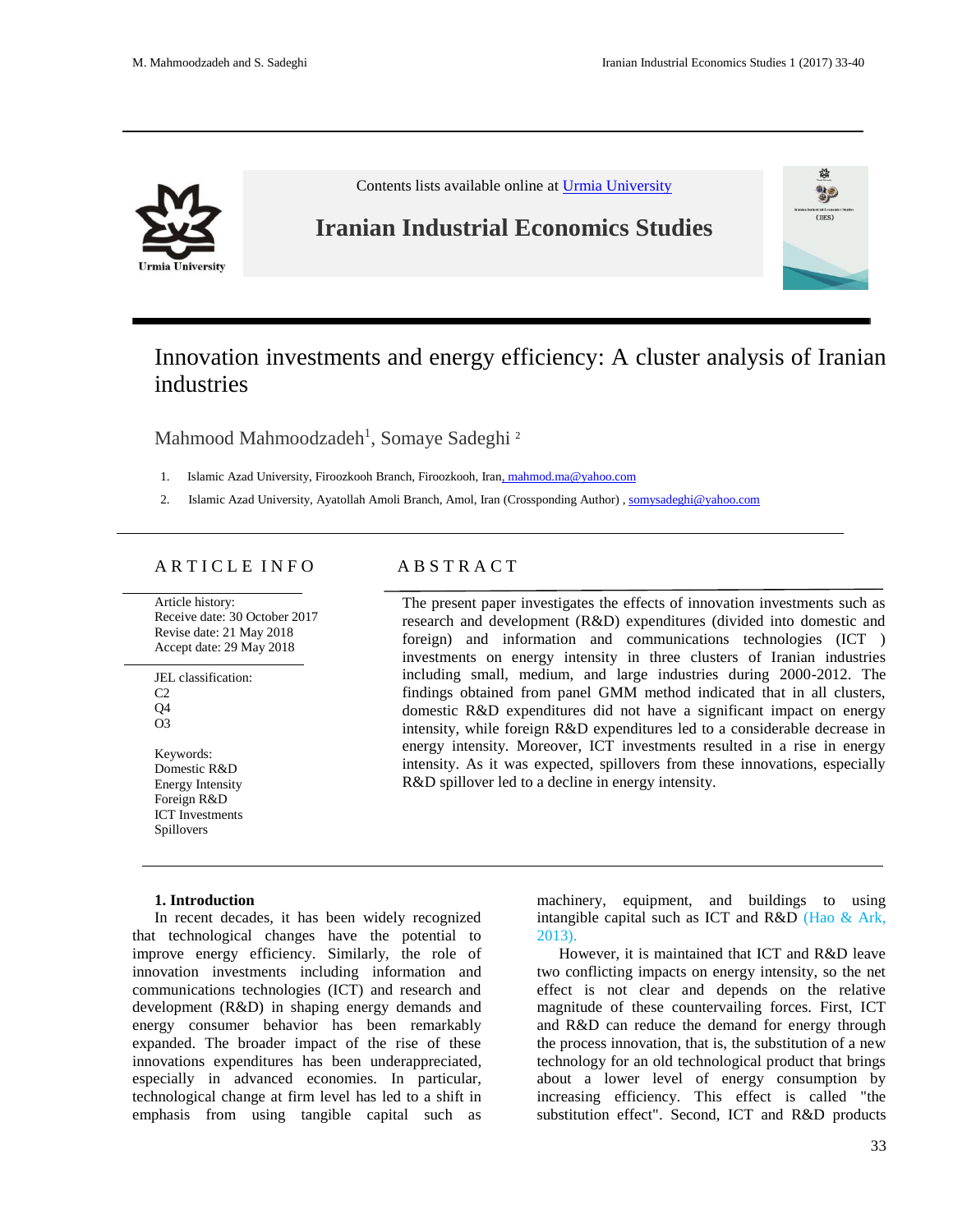increase GDP and result in an economic boost that increases energy consumption. Likewise, ICT and R&D require the installation of new plants and machineries which require much energy. Therefore, it increases the demand for energy. This effect is called "the income effect" or "the compensation effect" (Edquist et al., 2001; Lei et al, 2012; Romm, 2002). Whether positive or negative effects of ICT and R&D dominate energy intensity is an unresolved question. In this regard, empirical studies are required to clarify this issue. On the other hand, there is a belief that an industry's technological progress not only depends on internal knowledge input, but also benefits from external technological spillovers. A number of researchers Kamien *et al.* 1992; Mowery & Rosenberg 1989; Suzumura, 1992) noted that smaller firms that do not invest in R&D as much as they do in large companies are also deemed as being innovative. This observation indicates that enterprise knowledge spillovers (across firms) happen because of a firm's own investment in R&D, and if it was up to the firms, they would like to appropriate all knowledge generated as the result of their innovation efforts. Griliches (1992) distinguishes two types of technological spillovers, namely, vertical spillovers and horizontal spillovers. Through transaction-based linkages, buyer-seller relationships among firms often incur vertical spillovers that occur at inter-industry level. Horizontal spillovers that happen at intra-industry level basically refer to knowledge transmission. In this respect, research conducted in one firm can stimulate the creation of new knowledge or the fruition of previous ideas in a different firm. In this case, new knowledge is gained from new goods and becomes part of a general pool of knowledge (Koo, 2005). This type of knowledge spillover can be obtained without direct input–output connections among firms or industries through technology-based linkages. Jaffe (1986) describes these linkages using the idea of "technological closeness." When two firms or industries utilize much similar technology in production, innovations made by each firm or industry may turn out to be more useful to the other firm or industry. Furthermore, when spillover effects are present, firms face free-riding incentives that stymie internal innovation efforts. Free-riding incentives may induce some industry to reducing their own expenditures on innovation (Lei et al, 2012).

Although studies on the relationship among ICT, R&D, and energy intensity have flourished recently, there is a paucity of research in this area. Vanden et al (2002) analyzed the factors causing the fall in industrial energy intensity in China during 1997-1999. They found that energy prices and R&D expenditures were significant reasons behind declining energy intensity, and industry composition was deemed as a less important factor. In addition, the impact of R&D spending on energy intensity suggested that firms had

been using resources for energy saving innovations. Kumar (2003) attempted to identify and measure the factors behind the Indian Manufacturing energy efficiency. He found that R&D activities were important contributors to the decline in firm-level energy intensity. Takase and Murota (2004) examined the effect of IT investment on energy consumption in Japan and the United States of America. They distinguished between income and substitution effects. They found that the substitution effect was dominant in Japan, whereas the income effect was dominant in the U.S. Cho et al. (2007) investigated the effects of ICT investment on industries' electricity consumption in South Korea during 1991- 2003. Their results suggest that ICT investment reduces electricity consumption only in the primary metal products sector, whereas in the service sector and most of the manufacturing sectors, ICT investment increases electricity consumption. Liu Chang et al. (2008) found that the increase of expenditure on science and technology contributes to the improvement of energy efficiency in high-energy consumption industries by using panel data collected from China's 29 industrial sectors. Teng (2012) analyzed the effect of R&D (disaggregated as the indigenous R&D, foreign R&D, and domestic R&D) on the energy consumption intensity in China during 1998–2006.The results showed that indigenous R&D contributes to a significant decline of energy intensity in high energy-consuming intensity group and 31 industrial sectors, but it had no significant effect on energy consumption intensity in low energy-consuming intensity group. Purchased foreign technology had a significant negative influence on energy consumption intensity only in 31 industrial sectors. Domestic technology transfer had no significant impact on energy consumption intensity in all samples. Sadorsky (2012) examined the relationship between ICT and electricity consumption in emerging countries. His results demonstrated a positive relationship between ICT and electricity consumption. Rexhaeuse et al (2014) analyzed the relationship between ICT and energy demand using a panel of 10 OECD countries and 27 industries. The results indicated that ICT capital is associated with a significant reduction in energy demand. This relationship differs with regard to different types of energy. ICT use is not significantly correlated with electricity demand, but it was significantly correlated with a reduction in non-electric energy demand. Huang et al (2017) explored the effects of technological factors on energy intensity, including indigenous research and development (R&D) activity and technology spillovers through openness in the form of foreign direct investment, export, and import in one united framework. They employed panel data of China's 30 provinces during 2000 to 2013. The results showed that indigenous R&D plays a crucial and dominant role in declining energy intensity among four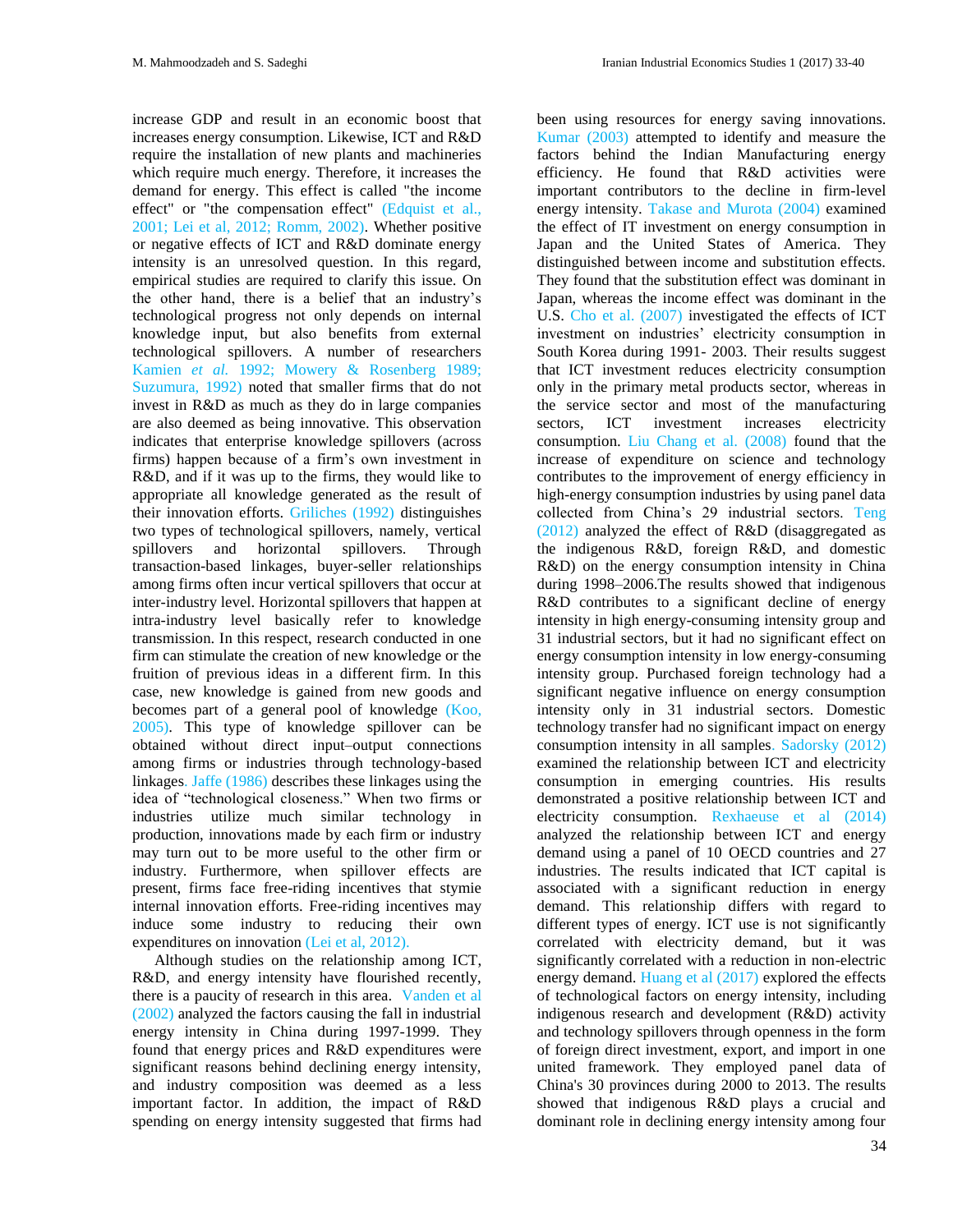technological factors. In addition, technology spillovers coming from the openness of foreign direct investment and import decrease energy intensity except for the export. Zhou et al (2018) analyzed the major drivers behind changes in China's energy intensity with emphasis on ICT and production structure using a three-tier structural decomposition analysis (SDA) approach. The main results indicated that ICT contributed to a 4.54% increment in energy intensity, yet ICT input substitution was conducive to reducing energy use in production. Additionally, ICT influences were more significant in the service and technologyintensive sectors.

Overall, empirical findings suggest that the effect of innovation investments including ICT and/or R&D on energy intensity is ambiguous and depends on the relative magnitude of these countervailing forces (i.e., the substitution effect or the income effect). Nevertheless, these empirical studies are scarce, especially in developing countries. In addition, studies investigating the role of ICT or R&D in energy intensity mainly focused on entire industry sector. However, as the production process, technical standards and the extent of starting new business are different in industries with different sizes. Given that energy intensity of each group is quite different .The analysis is likely to be most useful at cluster level. Therefore, this study was an attempt to address this gap in the literature. To this end, the effects of innovation investments (ICT and R&D) and the spillovers' impacts on industrial energy intensity at cluster level in industries with different sizes were examined. Furthermore, R&D expenditures were divided into the domestic and foreign to present an exact analysis.

The following sections present an overview of the trends in energy intensity, ICT, and R&D intensities in three clusters of Iranian industries. Section three presents research methodology and data description. In section four, the empirical results are presented. The last section includes conclusion and recommendations.

#### **2. Overview of trends in Iranian industries at the cluster level**

This section presents an overview of trends in energy intensity, ICT, and R&D intensities in Iranian industries**.** In order to carry out a better analysis, all industries were classified into three clusters including small, medium, and large industries according to their size. Then, the trends among them were compared

Figure 1 illustrates the average energy intensity performance for every cluster before 2000 (1990-1999) and after 2000 (2000-2012). We calculated energy intensity for every cluster by calculating the ratio of energy consumption (barrel oil) to total outputs (million LCU). The comparison of energy intensity levels for the clusters indicates that they experienced a considerable decrease after 2000. It may be due to the

government policies that encourage the industries to improve their technology by investing in efficient machineries and equipment, especially to use further innovation activities.



respectively.

The question is whether R&D and ICT strongly contribute to a decrease in energy intensity levels in Iranian industries after 2000? Both ICT and R&D intensities for every cluster were examined in 2000 and 2012 (with availability of data) successively. It is noteworthy that total R&D expenditures were divided into two parts, that is, domestic and foreign. Figure 2. shows ICT intensity for each cluster measured as the ratio of ICT investment to total investment. Obviously, the share of ICT compared to that of total investments is low. In addition, the comparison of ICT intensity indicates that all clusters underwent a decline in ICT intensity between 2000 and 2012. This is because ICT infrastructures are not successfully adopted by Iranian companies.

Figures 3 and 4 display both domestic and foreign R&D intensities for every cluster during investigated periods. We calculated domestic R&D intensity for each cluster through the ratio of its internal expenditures for technology development and technological innovation expenditures to total expenditures. Additionally, we calculated foreign R&D intensity for each cluster by the ratio of its funding for purchasing foreign technology to total expenditures. The figures show that in all clusters, domestic R&D intensity is low, and it decreased between 2000 and 2012. However, in all clusters, foreign R&D intensity was high, and it increased between 2000 and 2012 except for small cluster. These findings confirm that Iranian firms have little incentive to spend domestic expenditures on technology development, presumably due to high costs and time-consuming process. Hence, Iranian companies prefer to purchase foreign technology.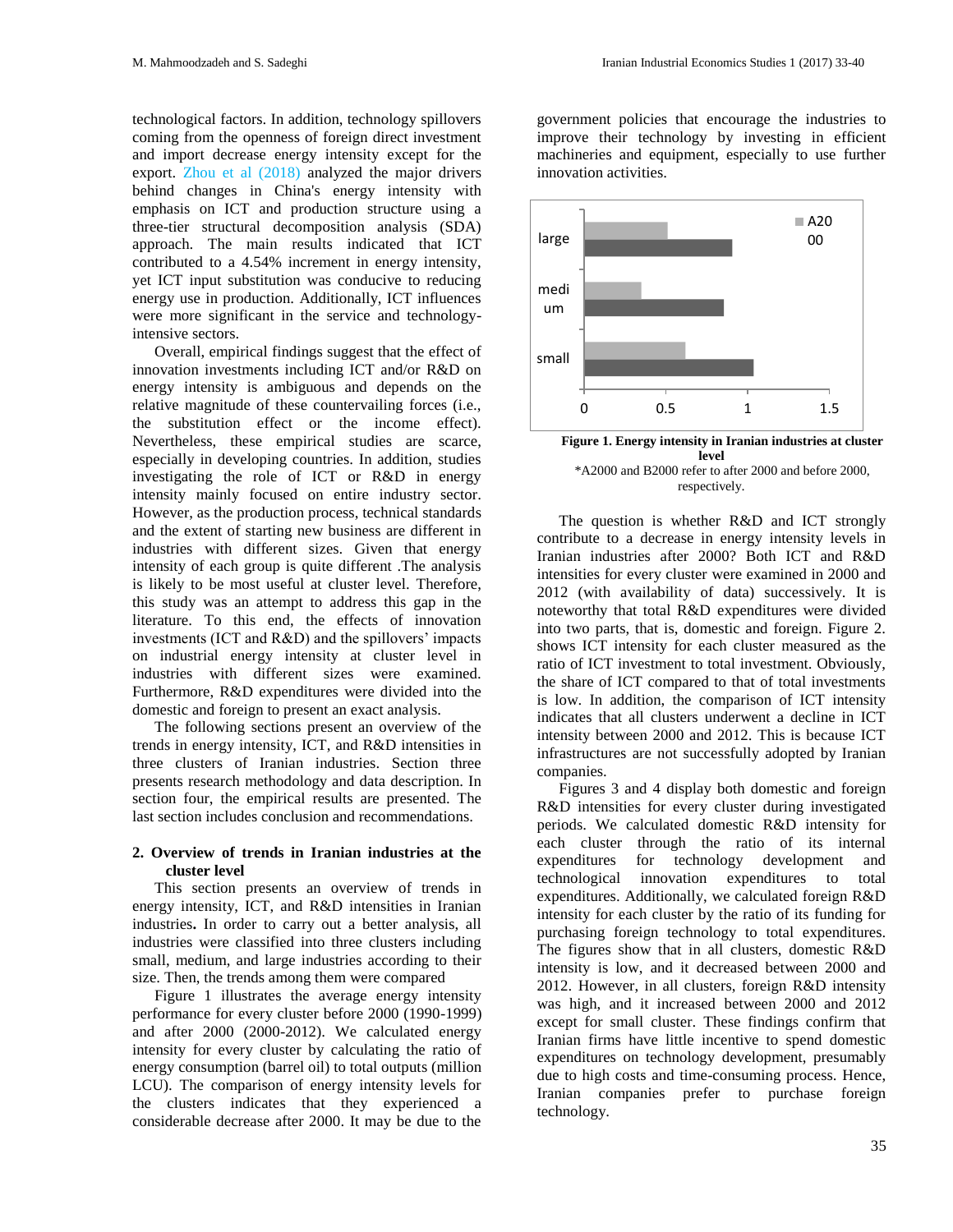Overall, the figures indicate that in Iranian firms, energy intensity has decreased after 2000. At the same period, ICT intensity as well as domestic R&D intensity have declined, but foreign R&D intensity has increased. Therefore, it can be concluded that the foreign R&D plays a major role in rising energy efficiency in Iranian firms.



**Figure 2. ICT intensity in Iranian industries at cluster level**



**industries at cluster level**



 **Figure 4. Foreign R&D intensity in Iranian industries at cluster level** 

#### **3. Methodology and Data description 3. 1. Model specification**

We use a Cobb-Douglas production function as follows:

$$
Q = A K^{\alpha} L^{\beta} E^{\gamma}
$$
 (1)

Q refers to the output; A denotes the total factor productivity (TFP); K denotes the capital stock; L refers to the employment; and E is the energy consumption. Assuming constant returns to scale, Production Cost can be calculated as follows:

$$
C(P_K, P_L, P_E, P_M, A) = A^{-1} P_K^{\beta_K} P_L^{\beta_L} P_E^{\beta_E} P_M^{\beta_M} Q \tag{2}
$$

 $P_L$ ,  $P_K$ ,  $P_E$ , and  $P_M$  refer to the prices of labor, capital, energy and raw materials.  $β$ <sub>L</sub>,  $β$ <sub>K</sub>,  $β$ <sub>E</sub> and  $β$ <sub>M</sub> represent the related price elasticity, respectively. According to Shepard's lemma, after making  $P_E$ derivation, eq. (2) can be changed to the following as:

$$
E = \frac{\beta_{E} A^{-1} P_{K}^{\beta_{K}} P_{L}^{\beta_{L}} P_{E}^{\beta_{E}} P_{M}^{\beta_{M}} Q}{P_{E}}
$$
(3)

By setting  $P_Q = P_K^{\beta_K} P_L^{\beta_L} P_E^{\beta_E} P_M^{\beta_M}$  and dividing both sides by Q, the energy intensity equation is calculated as follows:

$$
EI = \frac{E}{Q} = \frac{\beta_E A^{-1} P_Q}{P_E} \tag{4}
$$

According to Hu and Wang (2006), TFP depends on knowledge capital. Thus, to capture the influence of knowledge capitals including both ICT and R&D on energy intensity, we assumed that TFP is a function of them. Additionally, we divided total R&D into two part, that is, domestic R&D  $(R&D<sup>d</sup>)$  including internal expenditures on technology development and technological innovation expenditures and foreign R&D ( $R&D<sup>f</sup>$ ) including funding for purchasing foreign technology. Therefore, we set TFP function as follows:

$$
TFP = e^{g(ICT, R&D^d, R&D^f) + \varepsilon}
$$
\n<sup>(5)</sup>

By replacing eq. (5) with eq. (4) and taking logarithm on both sides, energy intensity equation for industry i can be calculated as follows:

$$
\ln(EI)_{it} = \alpha + \beta \ln(ICT)_{it} + \gamma \ln(R \& D^d)_{it} + \delta \ln(R \& D^f)_{it}
$$
  
+ 
$$
\theta \ln(\frac{P_E}{P_Q})_{it} + \varepsilon_{it}
$$
 (6)

In fact, there are various channels through which an industry may benefit from R&D and ICT spillovers from other industries (inter- industry spillovers).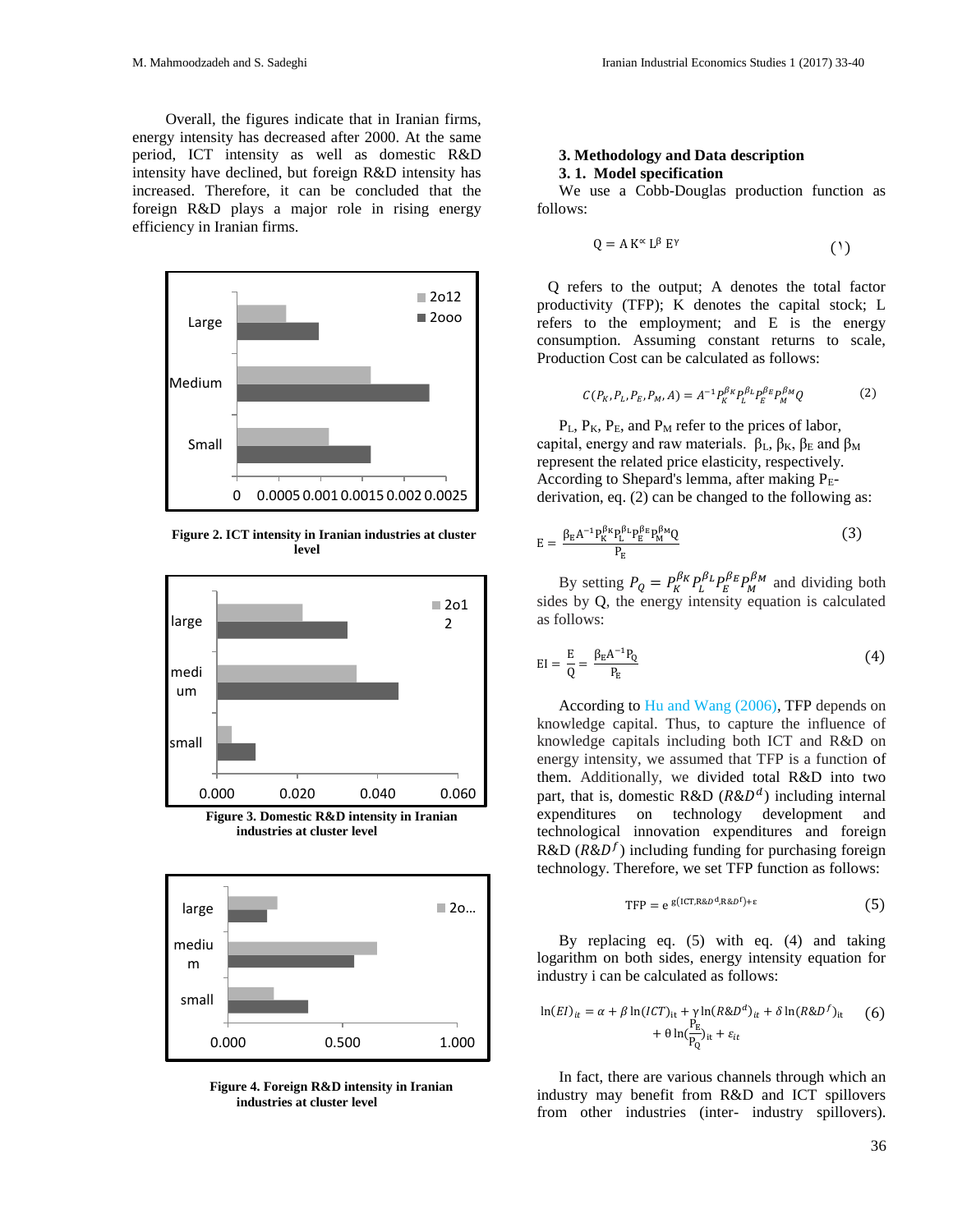However, knowledge spillovers are not necessarily associated with an economic transaction and could be facilitated by technological linkages between sectors. Therefore, we consider their spillovers effects on energy efficiency by setting

 $R&D<sup>S</sup>$  and ICT<sup>S</sup> variables in eq. (6) as follows:

$$
\ln(EI)_{it} = \alpha_i + \alpha_1 \ln(ICT)_{it} + \alpha_2 \ln(RBD^d)_{it}
$$
  
+  $\alpha_3 \ln(RBD^f)_{it} + \alpha_4 \ln(\frac{P_E}{P_Q})_{it}$   
+  $\alpha_5 \ln(RBD^S)_{it} + \alpha_6 \ln(ICT^S)_{it} + \varepsilon_{it}$ 

 $R&D<sup>S</sup>$  and ICT<sup>S</sup> are the related spillovers that show the volume of external R&D and ICT expenditures causing spillover effects, respectively.

Finally, in line with our speculation, since the production process, technical standards, and the extent of opening up are varied in different industries, energy intensity of each sector is totally different. Thus, such an analysis is likely to be most useful at the cluster level. Therefore, we classified total industries into three clusters including large, medium and small according to their size. Then, we estimated eq. (7) for each cluster.

#### **3.2. Data description**

As mentioned before, we attempted to examine the effects of innovation investments including ICT investments, R&D expenditures (divided into domestic and foreign), and the relevant spillovers on energy intensity in three clusters of Iranian industries including small, medium and large industries as far as size was concerned. The final regression model for each cluster was gained from eq. (7). Data were annual and obtained from the statistical center of Iran. The years from 2000 to 2012were selected as the study period, considering the availability of data. The data description is as follows:

 $EI_{it}$  denotes energy intensity of industry i at time t. Energy intensity was calculated as the ratio of energy consumption (barrel oil) to output (million LCU);  $\alpha_i$  is industry-fixed effect; ICT denotes ICT intensity calculated as the ratio of ICT investment to total investments;  $R\&D^d$  refers to domestic R&D intensity calculated as the ratio of internal expenditures on technology development and technological innovation to total expenditures;  $R&D<sup>f</sup>$  is foreign R&D intensity calculated as the ratio of funding for purchasing foreign technology to total expenditures;  $\frac{P_E}{P_Q}$  refers to the energy relative price calculated as the ratio of the fuel and power price index to producer price index. Moreover,  $R&D^S$  and  $ICT^S$  are their related spillovers, respectively.  $R&D^S$  for the industry i is defined as the ratio of the difference between R&D expenditures for total industries and the industry i to the difference

between their total expenditures. ICT<sup>S</sup> for an industry i was defined as the ratio of the difference between ICT investments for total industries and the industry i to the difference between their total investments. Finally,  $\varepsilon_{it}$ is a disturbance term assumed to be uncorrelated.

Dynamic Panel Data Technique method was used A reliable solution for the efficient estimation of dynamic panels was set by Arellano and Bond (1991) using the Generalized Method of Moments (GMM). This estimator has been extremely popular, especially in the context of empirical dynamic research as it allows discluding some of the OLS assumptions. Arellano and Bond estimator accounts for the endogenous lagged dependent variable and provides consistent parameter estimates even in the presence of endogenous righthand-side variable. It also allows for individual fixed effects, heteroskedasticity, and autocorrelation within individuals (Roodman, 2006). Consistency of the GMM estimator depends on the validity of the instruments. As suggested by Arellano and Bond (1991), Arellano and Bover (1995), and Blundell and Bond (1998), two specification tests were used. Firstly, Sargan/Hansen test of over-identifying restrictions testing for overall validity of the instruments and the null hypothesis indicated that all instruments as a group are exogenous. The second test examining the null hypothesis demonstrated that error term  $\varepsilon_{it}$  of the differenced equation is not serially correlated, particularly at the second order (AR 2). One should not reject the null hypothesis of both tests.

#### **4. Empirical results**

Before estimating the above model for each cluster, an important step was to test for unit roots with stationary covariates. Hence, we used the Im, Pesaran, and Shin (2003) unit root test assuming that the series are non-stationary. Table 1 presents the results of Im, Pesaran and Shin (IPS) unit root test. The findings demonstrate that all variables in all clusters are stationary at the level. In other words, all variables are integrated with order (0).

Table 2 reports the results of estimations for three clusters of industries, that is, small, medium and large industries regarding their size. The findings indicate that in small size industries, ICT intensity had a positive effect on energy intensity, but this effect was not found to be statistically significant. Additionally, despite the fact that domestic R&D intensity did not have a significant impact on energy intensity, foreign R&D intensity was found to be significant and had a considerable negative impact on energy intensity. Thus, a percent increase of foreign R&D intensity led to a fall in energy intensity to 0.23 percent at 5% significant level. Likewise, as it was expected, the spillovers from ICT and R&D have negative and significant effects on energy intensity, so a percent increase of them tends to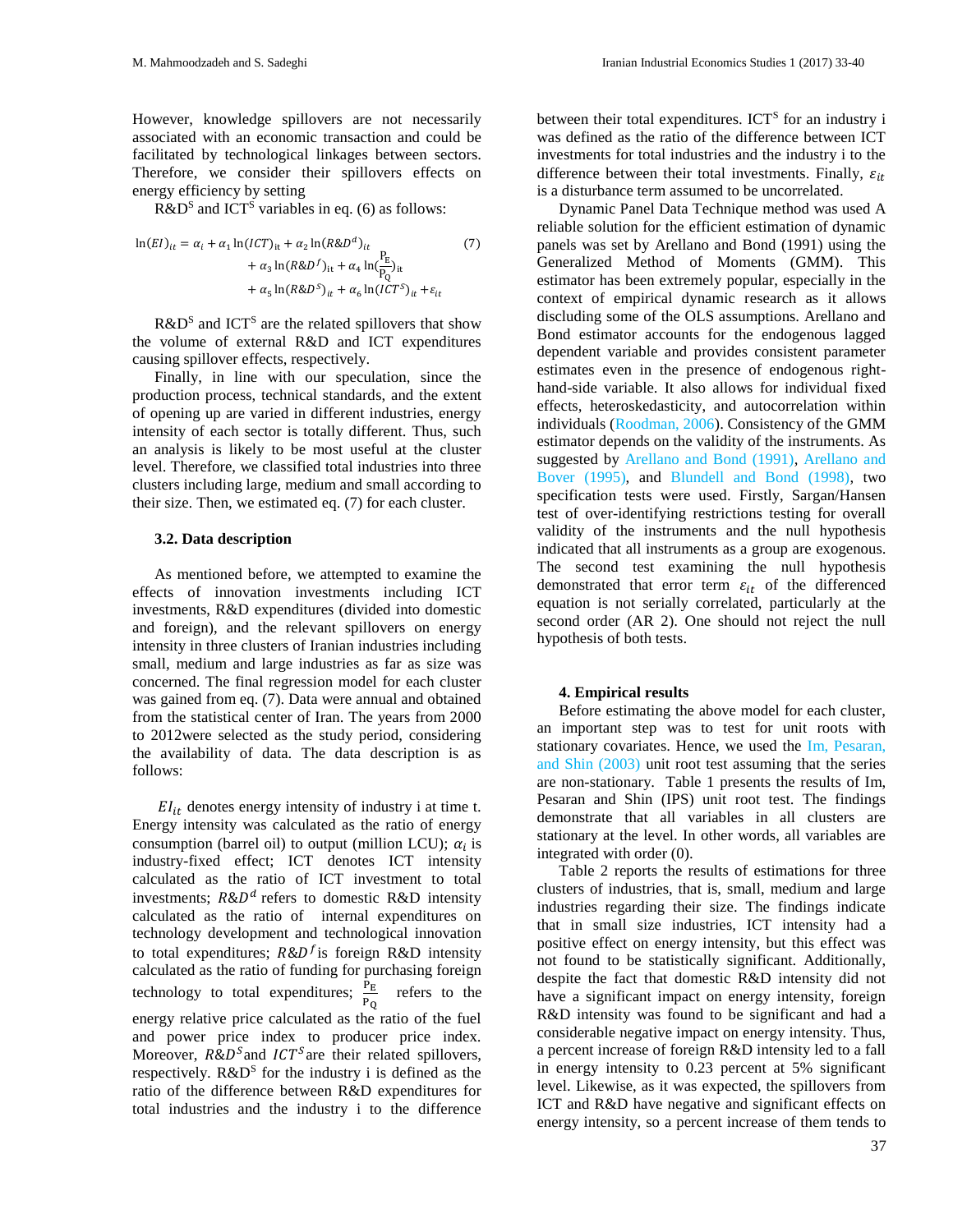diminish energy intensity to 0.032 and 0.29 percent, respectively.

Moreover, in medium-sized industries, ICT intensity has a negligible positive and significant effect on energy intensity, so a percent increase of it results in an increase in energy intensity to 0.006 percent. In addition, despite the fact that the impact of domestic R&D intensity on energy intensity was not found to be significant, foreign R&D intensity a strong negative and significant effect on energy intensity, so a percent increase of it dropped energy intensity to 1.31 percent. Likewise, the spillovers from ICT and R&D had negative and significant effects on energy intensity, so a percent increase of them led to a decline in energy intensity to 0.08 and 2.46 percent, respectively.

Furthermore, in large-sized industries, ICT intensity had a low positive and significant effect on energy intensity; so a percent increase of it caused energy intensity to rise to 0.003 percent. Furthermore, in spite of the fact that the effect of domestic R&D intensity on energy intensity was not found to be significant, foreign R&D intensity had a relatively strong negative and significant impact on energy intensity, and a percent increase in foreign R&D intensity decreased energy intensity to 0.87 percent. Similarly, the spillovers from both ICT and R&D had negative and significant effects on energy intensity, and a percent increase in them made energy intensity drop to 0.045 and 2.36 percent, respectively. As a truism, spillovers from innovation technology (i.e., ICT and R&D) in a firm would promote technology transfer in other companies and finally induce improving factors productivity, especially energy.

Overall, it can be concluded that in Iranian firms, ICT investments lead to a rise in energy intensity. In other words, income effect is dominant. Domestic R&D expenditures do not have a significant effect on energy intensity, while Foreign R&D expenditures result in a sharp drop in energy intensity. In addition, as it was expected, the spillovers from these innovations, especially R&D spillover decrease energy intensity.

As mentioned before, the GMM estimator checks for the validity of the moment conditions by performing the Sargan test for over-identification and tests for serial correlation of the differenced error term. As the corresponding *p*-values of these tests indicate, (See Table 3) the null hypothesis of the validity of instruments cannot be rejected. The first- and secondorder serial correlation tests show that there are firstorder serial correlations, and there is no evidence of second-order serial correlation in the differenced error terms.

| Table 1                                                |
|--------------------------------------------------------|
| IPS unit root test for the industries at cluster level |

|                                  | Large          | Mediu      | Small   |
|----------------------------------|----------------|------------|---------|
| Variables                        | industri       | m          | indust  |
|                                  | es             | industries | ries    |
| ln(EI)                           |                | $-3.94$    | $-3.23$ |
|                                  | $4.60(0.000)*$ | (0.000)    | (0.000) |
| ln(ICT)                          | $-4.28$        | $-3.84$    | $-2.02$ |
|                                  | (0.000)        | (0.000)    | (0.021) |
| $ln(R\&D^d)$                     | $-2.40$        | $-2.17$    | $-1.73$ |
|                                  | (0.008)        | (0.014)    | (0.041) |
| $ln(R\&Df)$                      | $-3.51$        | $-1.63$    | $-1.97$ |
|                                  | (0.000)        | (0.051)    | (0.024) |
| $P_{\rm E}$<br>$ln(\frac{E}{n})$ | $-6.22$        | $-3.27$    | $-2.64$ |
|                                  | (0.000)        | (0.000)    | (0.007) |
| ln(R&D <sup>s</sup> )            | $-5.87$        | $-3.26$    | $-3.65$ |
|                                  | (0.000)        | (0.000)    | (0.000) |
| $ln(ICT^s)$                      | $-3.46$        | $-1.77$    | $-1.78$ |
|                                  | (0.000)        | (0.038)    | (0.036) |
|                                  |                |            |         |

\* Numbers in parentheses refer to prob.

#### **Table 2** The results of GMM estimation for the industrial clusters Small industri es Medium industries Large Variables Large industries -0.31 (-2.44) -0. (-2.76) -0.39  $(-2.27)$ \* Lagged  $ln(EI)$ 0.004 (1.48) 0.0065 (1.98)  $0.0036$ <br> $(1.77)$  $ln(ICT)$ 0.0011 (1.13)  $-0.0079$ (-1.29)  $-0.016$ <br> $(-1.18)$  $ln(R&D<sup>d</sup>)$  (-1.18) -0.23 (-1.58) -1.31 (-2.23) -0.87  $ln(R\&D^f)$  -0.67<br>(-3.50) -0.038  $(-2.46)$ -0.045 (-2.54) -0.025 (-1.91) ( PE  $\frac{E}{P_Q}$ -0.29 (-2.87) -2.46  $-2.36 (-2.95)$   $-2.40$ <br> $(-3.81)$  $ln(R&D<sup>s</sup>)$ -0.032 (-1.94) -0.088 (-2.11) -0.045  $ln(ICT^s)$  (-1.73)

\* Figures in parentheses refer to t- statistics.

### **Table 3**

| The tests of result validity  |                     |                          |                         |
|-------------------------------|---------------------|--------------------------|-------------------------|
| Test                          | Large<br>industries | Mediu<br>m<br>industries | Small<br>indust<br>ries |
| First order<br>$(p-value)^1$  | 0.004               | 0.00                     | 0.00                    |
| Second order<br>$(p-value)^2$ | 0.27                | 0.25                     | 0.24                    |
| Sargan test<br>(p-value)      | 0.47                | 0.36                     | 0.43                    |

**<sup>1</sup>** The null hypothesis is that the instruments are not correlated with the errors.

**<sup>2</sup>**The null hypothesis is that the errors in the first difference are not serially correlated with the second order.

#### **5. Conclusion**

The present study investigates the effects of innovation investments including ICT investments and R&D expenditures (divided into foreign and domestic) on energy intensity in Iranian industries. Since in the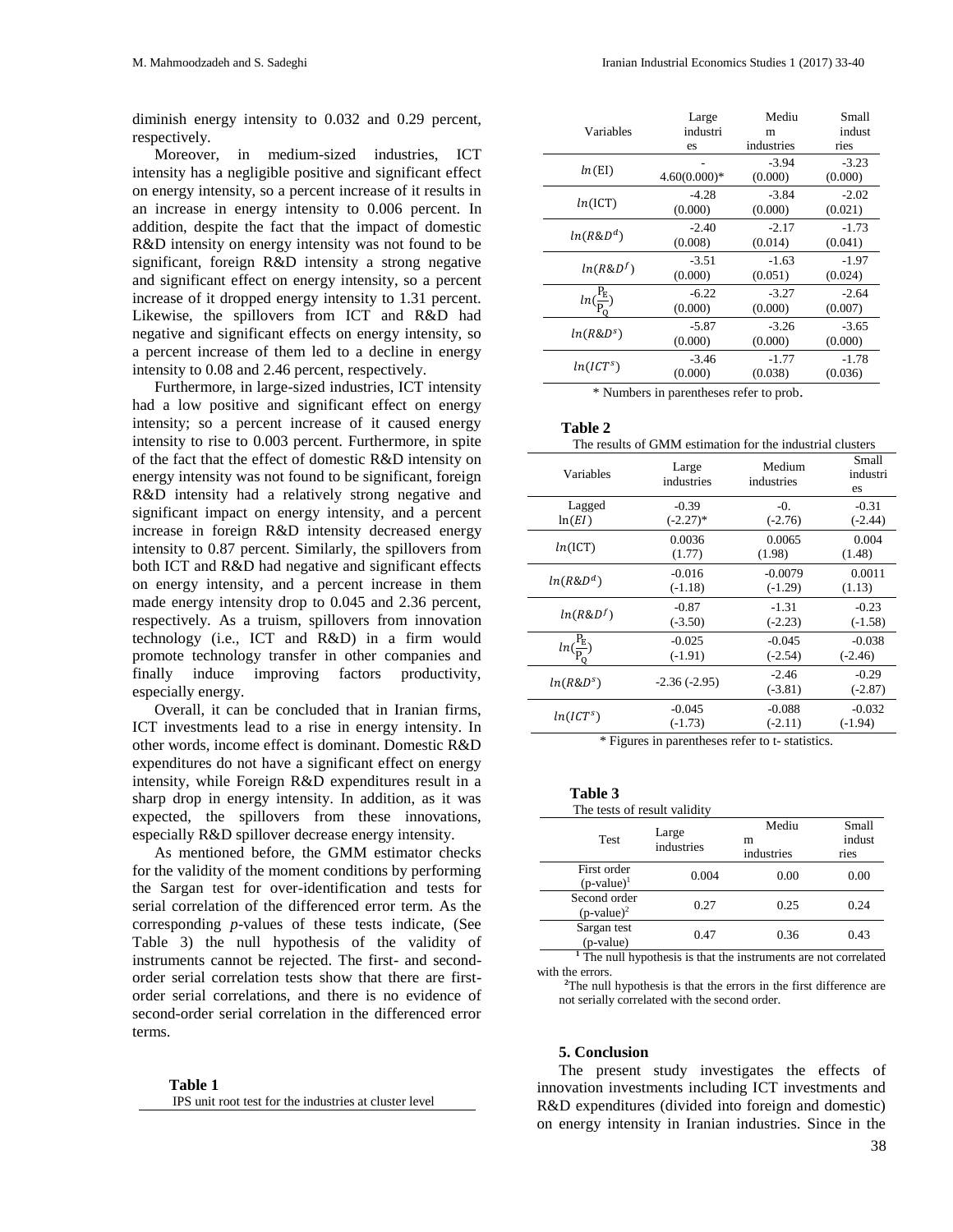production process, technical standards and the extent to which new businesses run are different in the industries, energy intensity of each sector is quite different. Given that such an analysis is likely to be most useful at the clusters level, all industries were classified into three clusters, namely, small, medium and large with respect to their size.

The findings reveal that in three clusters, ICT investment led to a negligible increase in energy intensity. This effect was not found significant in the small sized cluster.

Obviously, the estimated coefficients, to some extent, depend on diffusion of ICT technologies in firms. However, this result confirms that the income effect is dominant in Iranian firms. Additionally, despite the fact that the effect of domestic R&D expenditure on energy intensity was not found significant in any clusters, foreign R&D expenditure considerably decreased energy intensity in three clusters. This finding can be attributed to greater share of foreign R&D expenditures. Put it differently, Iranian companies lack incentives to spend the domestic expenditures on technology development and technological innovation because presumably, it costs a lot and is time-consuming. Thus, Iranian companies opt to purchase international technology. Furthermore, as it was expected, the spillovers effects of these innovation investments led to a reduction in energy intensity in three clusters. Nevertheless, the R&D spillover effect was found to be highly greater than that of ICTs.

In conclusion, in Iranian firms, innovation investments, in particular foreign R&D expenditures play a substantial role in improving energy efficiency. Therefore, the findings of this study suggest that Iranian industries take actions to develop innovation capacity and to promote energy saving technology through cooperation. Technology transfer should also be strengthened simultaneously. The finding also justifies the necessity of governments' intervention to implement policies requiring industries to expand such investments.

### **References**

- Arellano, M. & Bond, S. (1991). Some Tests of Specification for Panel Data : Monte Carlo Evidence and an Application to Employment Equations. *Review of Economic Studies, 58*, 277-297.
- Arellano, M. , and Bover, O. (1995). Another Look at the Instrumental Variable Estimation of Error-Components Models. *Journal of Econometrics, 68 (1)*, 29–51.
- Blundell, R. , and Bond, S. (1998). Initial Conditions and Moment Restrictions in Dynamic Panel Data Models. *Journal of Econometrics, 87(1)*, 115–143.
- Cho, Y., Lee, J., and Kim, T. Y. (2007). The impact of ICT investment and energy price on industrial electricity demand: Dynamic growth model approach. *Energy Policy, 35(9)*, 4730-4738.
- Edquist, C., Hommen, L., and McKelyey, M. (2001). Innovation and Employment: Process Versus Product Innovation. Edward Elgar, Cheltenham.
- Griliches, Z. (1992). The Search for R&D Spillovers. *Scandinavian Journal of Economics, 94*, 29- 47.
- Hao, J. X. and Ark, B. (2013). Intangible Investment and the Intensity of Energy Use. *NEUJOBS Working Paper NO.34*.
- Hu, J-L and Wang, SH-CH. (2006). Total-factor Energy Efficiency of Regions in China. *Energy Policy, 34(17)*, 3206-17.
- Huang, J., Du, D., and Tao, Q. (2017). An analysis of technological factors and energy intensity in China. *Energy Policy, 109*, 1-9.
- Im, K., Pesaran, M. H. and Shin, Y. (2003). Testing for unit roots in heterogeneous panels. *Journal of Econometrics, 115(1)*, 53-74.
- Jaffe, A. (1986). Technological Opportunity and Spillovers of R&D: Evidence from Firms' Patents, Profits, and Market Value. *The American Economic Review, 76 (5)*, 584-1001.
- Kamien, M. I., Muller, E. and Zang, I. (1992). Research Joint Ventures and R&D Cartels. *The American Economic Review, 82(1)*, 293-306.
- Koo, J. (2005). Technology spillovers, agglomeration, and regional economic development. *Journal of Planning Literature, 20*, 99-115.
- Kumar, A. (2003). " Energy Intensity: A Quantitative Exploration for Indian Manufacturing " . *SSRN Paper No. 468440*.
- Lei,R. , Zhang, Y. , and Wei, W. (2012). International Technology Spillover, Energy Consumption and CO2 Emissions in China. *Low Carbon Economy, 3*, 49-53.
- Liu, N. and Ang, B. W. (2007). Factors Shaping Aggregate Energy Intensity Trend for Industry: Energy Intensity versus Product Mix. *Energy Economics, 29*, 609–635.
- Mowery, D. C. and Rosenberg, N. P. (1989). *Technology and the Pursuit of Economic Growth.* Cambridge University Press: Cambridge.
- Rexhaeuser, S., Schulte, P. and Welsch, H. (2014). ICT and the Demand for Energy: Evidence from OECD Countries. *Discussion Paper No.*, 13- 116 .
- Roodman, D. (2006). How to do xtabond2: an Introduction to "Difference" and "System" GMM in Stata. Center for Global Development Working Paper